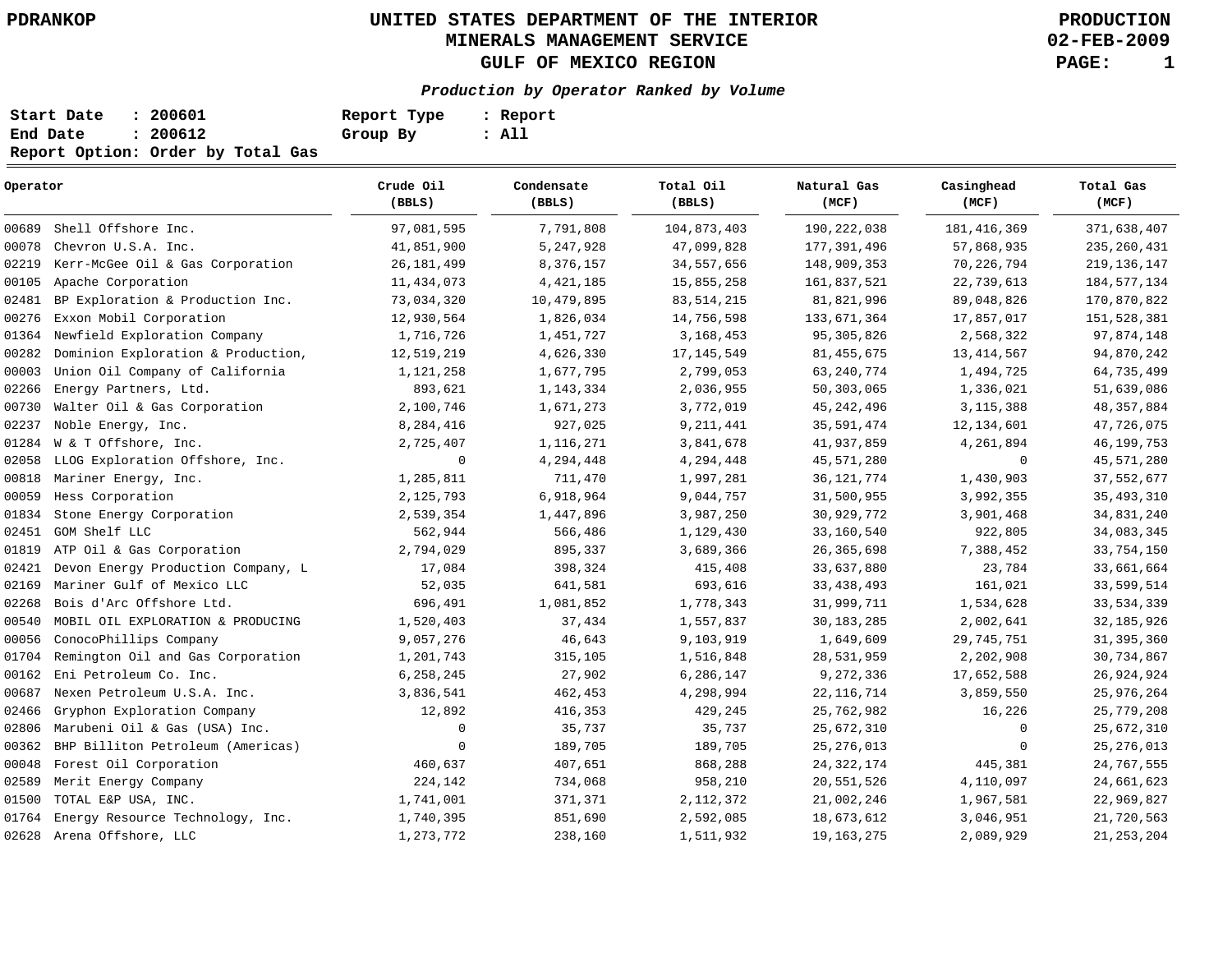**02-FEB-2009**

| Start Date | : 200601                          | Report Type | : Report |
|------------|-----------------------------------|-------------|----------|
| End Date   | : 200612                          | Group By    | : All    |
|            | Report Option: Order by Total Gas |             |          |

| Operator |                                       | Crude Oil<br>(BBLS) | Condensate<br>(BBLS) | Total Oil<br>(BBLS) | Natural Gas<br>(MCF) | Casinghead<br>(MCF) | Total Gas<br>(MCF) |
|----------|---------------------------------------|---------------------|----------------------|---------------------|----------------------|---------------------|--------------------|
|          | 01978 Helis Oil & Gas Company, L.L.C. | $\mathbf 0$         | 247,706              | 247,706             | 21, 111, 589         | $\mathbf{0}$        | 21, 111, 589       |
| 00222    | Hunt Petroleum (AEC), Inc.            | 1,921,441           | 331,100              | 2, 252, 541         | 18,822,085           | 1,318,876           | 20,140,961         |
| 02579    | Tana Exploration Company LLC          | 63,790              | 378,785              | 442,575             | 18,634,668           | 244,985             | 18,879,653         |
| 01935    | Pioneer Natural Resources USA, Inc    | 1,097,550           | 32,647               | 1,130,197           | 16,931,176           | 1,449,428           | 18,380,604         |
| 01138    | El Paso Production GOM Inc.           | 34,612              | 1,231,628            | 1,266,240           | 16,585,128           | 116,181             | 16,701,309         |
| 00491    | El Paso Exploration & Production M    | 348,204             | 1,040,388            | 1,388,592           | 15,561,245           | 306,467             | 15,867,712         |
| 02647    | Murphy Exploration & Production Co    | 14,757,876          | 45,372               | 14,803,248          | 773,629              | 14,950,540          | 15,724,169         |
| 00236    | El Paso Production Company            | $\mathbf 0$         | 171,859              | 171,859             | 15,441,003           | $\mathbf{0}$        | 15,441,003         |
| 02477    | Tarpon Operating & Development, L.    | 523,624             | $\mathbf 0$          | 523,624             | 12,836,750           | 1,089,484           | 13,926,234         |
| 02117    | Shell Gulf of Mexico Inc.             | 5,597,352           | 20,831               | 5,618,183           | 415,502              | 13,140,116          | 13,555,618         |
| 00560    | Seneca Resources Corporation          | 952,858             | 83,989               | 1,036,847           | 13, 147, 655         | 384,405             | 13,532,060         |
| 01046    | The Houston Exploration Company       | 441,207             | 182,956              | 624,163             | 10,517,002           | 2,263,055           | 12,780,057         |
| 01482    | Nippon Oil Exploration U.S.A. Limi    | 458,663             | 185,236              | 643,899             | 12, 183, 374         | 526,184             | 12,709,558         |
| 01586    | Petsec Energy Inc.                    | $\mathbf 0$         | 12,326               | 12,326              | 12,531,971           | 0                   | 12,531,971         |
| 00064    | Hunt Oil Company                      | $\Omega$            | 232,513              | 232,513             | 12,400,482           | $\mathbf{0}$        | 12,400,482         |
| 02714    | Century Exploration New Orleans, I    | 1,004,263           | 35,064               | 1,039,327           | 11,996,584           | 267,508             | 12,264,092         |
| 00231    | Pogo Producing Company                | 3,839,053           | 317,156              | 4,156,209           | 7,669,784            | 4,379,982           | 12,049,766         |
| 01103    | EOG Resources, Inc.                   | $\mathbf 0$         | 621,745              | 621,745             | 11,856,679           | $\mathbf{0}$        | 11,856,679         |
| 02636    | SPN Resources, LLC                    | 1,711,798           | 158,357              | 1,870,155           | 7,358,198            | 4,099,051           | 11, 457, 249       |
| 02025    | El Paso E&P Company, L.P.             | 170,772             | 40,982               | 211,754             | 10,176,373           | 468,707             | 10,645,080         |
| 01513    | Callon Petroleum Operating Company    | $\mathbf 0$         | 21,660               | 21,660              | 10, 227, 235         | $\mathbf 0$         | 10, 227, 235       |
| 02409    | Maritech Resources, Inc.              | 1,264,059           | 194,243              | 1,458,302           | 9,117,283            | 1,023,691           | 10,140,974         |
| 00114    | BP America Production Company         | 86,139              | 54,778               | 140,917             | 7,161,833            | 2,951,346           | 10, 113, 179       |
| 01963    | Apex Oil & Gas, Inc.                  | $\mathbf 0$         | 84,545               | 84,545              | 9,785,671            | $\mathbf 0$         | 9,785,671          |
| 02859    | Offshore Shelf LLC                    | 185,675             | 225,896              | 411,571             | 7,935,354            | 1,444,682           | 9,380,036          |
| 02566    | Prime Offshore L.L.C.                 | $\mathbf 0$         | $\mathbf 0$          | $\mathbf 0$         | 8,846,903            | $\mathbf 0$         | 8,846,903          |
| 00724    | Marathon Oil Company                  | 5,386,748           | 35,802               | 5,422,550           | 2, 142, 514          | 6,168,444           | 8,310,958          |
| 02863    | Taylor Energy Company LLC             | 898,256             | 1,052,104            | 1,950,360           | 5,757,500            | 2,553,096           | 8,310,596          |
| 02222    | PetroQuest Energy, L.L.C.             | 260,366             | 227,631              | 487,997             | 6,913,937            | 411,180             | 7,325,117          |
| 00981    | Anadarko Petroleum Corporation        | 7,655,422           | 0                    | 7,655,422           | 0                    | 6,890,134           | 6,890,134          |
| 00774    | Taylor Energy Company                 | 830,069             | 895,076              | 1,725,145           | 5,560,749            | 1,292,337           | 6,853,086          |
| 02349    | Magnum Hunter Production, Inc.        | $\mathbf 0$         | 103,891              | 103,891             | 5,944,571            | $\mathbf{0}$        | 5,944,571          |
| 02375    | Energy XXI GOM, LLC                   | 2,205,209           | 24,585               | 2,229,794           | 1,391,689            | 3,777,208           | 5,168,897          |
| 02312    | McMoRan Oil & Gas LLC                 | 129,705             | 104,645              | 234,350             | 4,832,055            | 211,320             | 5,043,375          |
|          | 02672 Medco Energi US LLC             | 225,888             | 7,215                | 233,103             | 4,589,892            | 285,654             | 4,875,546          |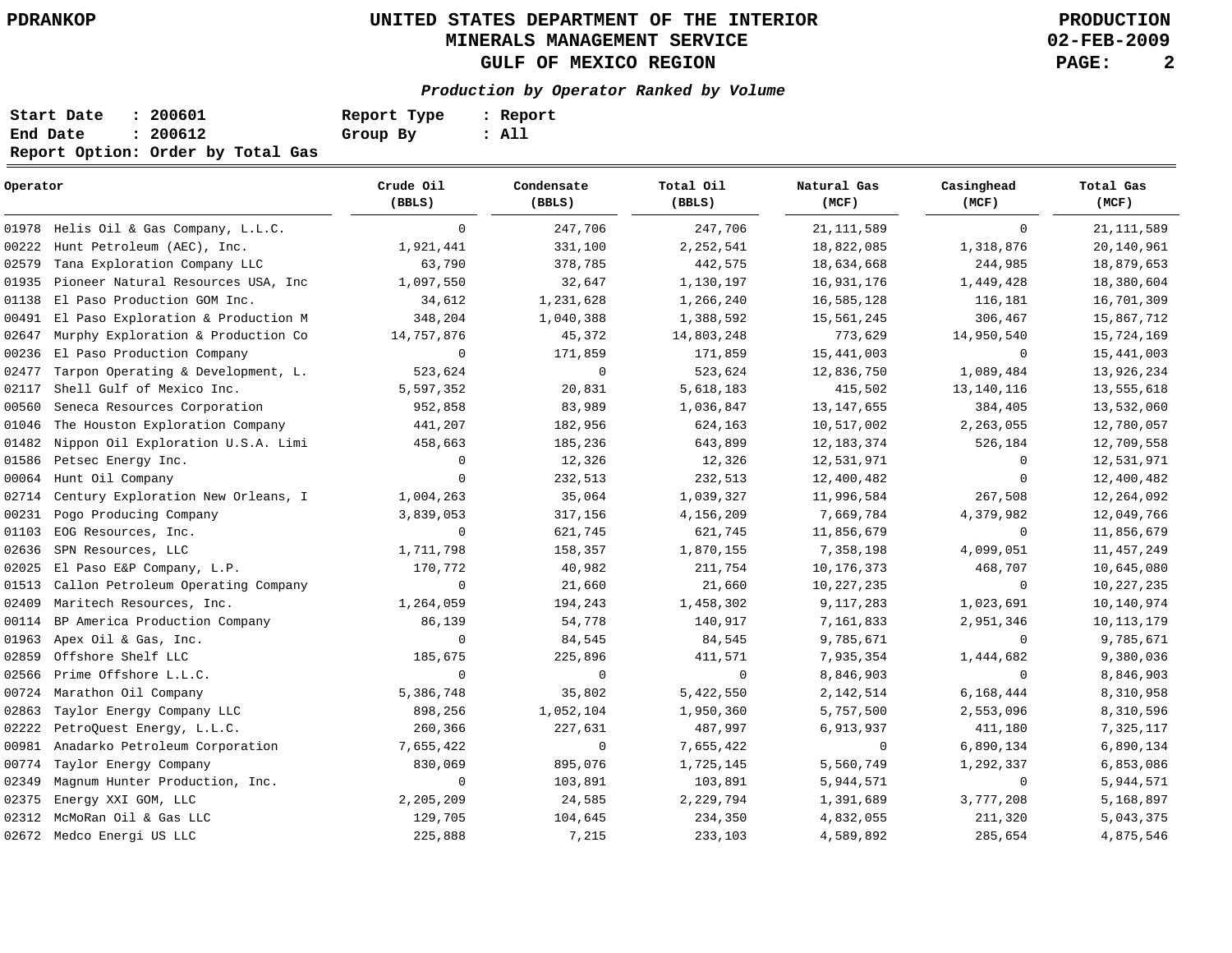**02-FEB-2009**

| Start Date | : 200601                          | Report Type | : Report |
|------------|-----------------------------------|-------------|----------|
| End Date   | : 200612                          | Group By    | : All    |
|            | Report Option: Order by Total Gas |             |          |

| Operator |                                          | Crude Oil<br>(BBLS) | Condensate<br>(BBLS) | Total Oil<br>(BBLS) | Natural Gas<br>(MCF) | Casinghead<br>(MCF) | Total Gas<br>(MCF) |
|----------|------------------------------------------|---------------------|----------------------|---------------------|----------------------|---------------------|--------------------|
|          | 02894 Beryl Oil and Gas LP               | 96,626              | 210,445              | 307,071             | 4, 435, 138          | 226,672             | 4,661,810          |
| 02594    | East Cameron Partners, LP                | $\Omega$            | 21,546               | 21,546              | 4,302,569            | $\Omega$            | 4,302,569          |
| 02370    | LLOG Exploration & Production Comp       | $\Omega$            | 14,636               | 14,636              | 4,272,130            | $\Omega$            | 4,272,130          |
| 02608    | Offshore Energy II LLC                   | $\Omega$            | 29,771               | 29,771              | 4,248,222            | $\Omega$            | 4,248,222          |
| 02630    | Dynamic Offshore Resources NS, LLC       | 188,692             | 162,293              | 350,985             | 3, 401, 151          | 215,786             | 3,616,937          |
| 02690    | Gulf of Mexico Oil and Gas Propert       | 413,344             | 88,087               | 501,431             | 2,829,564            | 736,032             | 3,565,596          |
| 02655    | Sojitz Energy Venture, Inc.              | $\Omega$            | 21,789               | 21,789              | 2,716,742            | $\Omega$            | 2,716,742          |
| 02200    | Fairways Offshore Exploration, Inc       | $\Omega$            | 108,263              | 108,263             | 2,686,515            | $\Omega$            | 2,686,515          |
| 02427    | Virgin Offshore U.S.A., Inc.             | $\Omega$            | 48,249               | 48,249              | 2,683,921            | $\Omega$            | 2,683,921          |
| 01777    | Devon Louisiana Corporation              | 1,296,104           | 111,792              | 1,407,896           | 669,127              | 1,817,549           | 2,486,676          |
| 02605    | Badger Oil Corporation                   | 0                   | 33,935               | 33,935              | 2,479,340            | 0                   | 2,479,340          |
| 01376    | Linder Oil Company, A Partnership        | $\Omega$            | 70,635               | 70,635              | 2,290,634            | $\Omega$            | 2,290,634          |
| 00906    | Vintage Petroleum, Inc.                  | $\Omega$            | 2,209                | 2,209               | 2,280,623            | $\Omega$            | 2,280,623          |
| 02766    | AMCO Energy, Inc.                        | $\Omega$            | 11,958               | 11,958              | 1,797,734            | $\Omega$            | 1,797,734          |
| 02066    | Ridgelake Energy, Inc.                   | $\Omega$            | 1,414                | 1,414               | 1,781,246            | $\Omega$            | 1,781,246          |
| 02738    | Anglo-Suisse Offshore Partners, LL       | 1,902,142           | 21,419               | 1,923,561           | 65,254               | 1,572,315           | 1,637,569          |
| 01857    | TDC Energy LLC                           | 25,933              | 86,578               | 112,511             | 1,587,756            | 7,111               | 1,594,867          |
| 02852    | Rosetta Resources Offshore, LLC          | 0                   | 158,590              | 158,590             | 1,475,515            | 0                   | 1,475,515          |
| 01831    | Louis Dreyfus Natural Gas Corp.          | $\mathbf 0$         | 2,288                | 2,288               | 1,386,982            | 0                   | 1,386,982          |
| 02593    | Manti Operating Company                  | $\mathbf 0$         | 0                    | 0                   | 1,290,420            | $\Omega$            | 1,290,420          |
| 02513    | Petro Ventures, Inc.                     | $\Omega$            | 57,286               | 57,286              | 1,284,208            | $\Omega$            | 1,284,208          |
| 02747    | Anglo-Suisse Texas Offshore Partne       | $\Omega$            | 0                    | 0                   | 1,196,043            | $\Omega$            | 1,196,043          |
| 02606    | Palace Operating Company                 | $\Omega$            | 8,950                | 8,950               | 1,143,069            | $\Omega$            | 1,143,069          |
| 02701    | PXP Gulf Coast Inc.                      | $\Omega$            | $\mathbf 0$          | $\mathbf 0$         | 1,067,395            | $\Omega$            | 1,067,395          |
| 02807    | Marlin Coastal, L.L.C.                   | 6,510               | 104,379              | 110,889             | 965,437              | 4,955               | 970,392            |
| 02777    | Peregrine Oil & Gas, LP                  | $\Omega$            | 4,045                | 4,045               | 895,791              | $\Omega$            | 895,791            |
| 02111    | Legacy Resources Co., L.P.               | $\Omega$            | $\mathbf 0$          | $\mathbf 0$         | 884,884              | $\Omega$            | 884,884            |
| 02233    | Samson Contour Energy E&P, LLC           | $\Omega$            | 8,770                | 8,770               | 884,297              | $\Omega$            | 884,297            |
| 02475    | Sterling Energy, Inc.                    | $\mathbf 0$         | 2,014                | 2,014               | 822,563              | $\Omega$            | 822,563            |
| 01904    | Burlington Resources Offshore Inc.       | $\Omega$            | 3,169                | 3,169               | 790,607              | $\Omega$            | 790,607            |
| 02800    | Monforte Exploration L.L.C.              | $\Omega$            | 3                    | 3                   | 759,547              | $\Omega$            | 759,547            |
| 01770    | PANACO, INC.                             | 259,152             | 5,023                | 264,175             | 349,037              | 373,120             | 722,157            |
| 02189    | Mission Resources Corporation            | $\mathbf 0$         | 14,902               | 14,902              | 696,448              | $\Omega$            | 696,448            |
| 01071    | Conn Energy, Inc.                        | $\Omega$            | 1,646                | 1,646               | 671,219              | $\Omega$            | 671,219            |
|          | 01986 Flextrend Development Company, L.L | 165,250             | 29,146               | 194,396             | 369,154              | 267,947             | 637,101            |